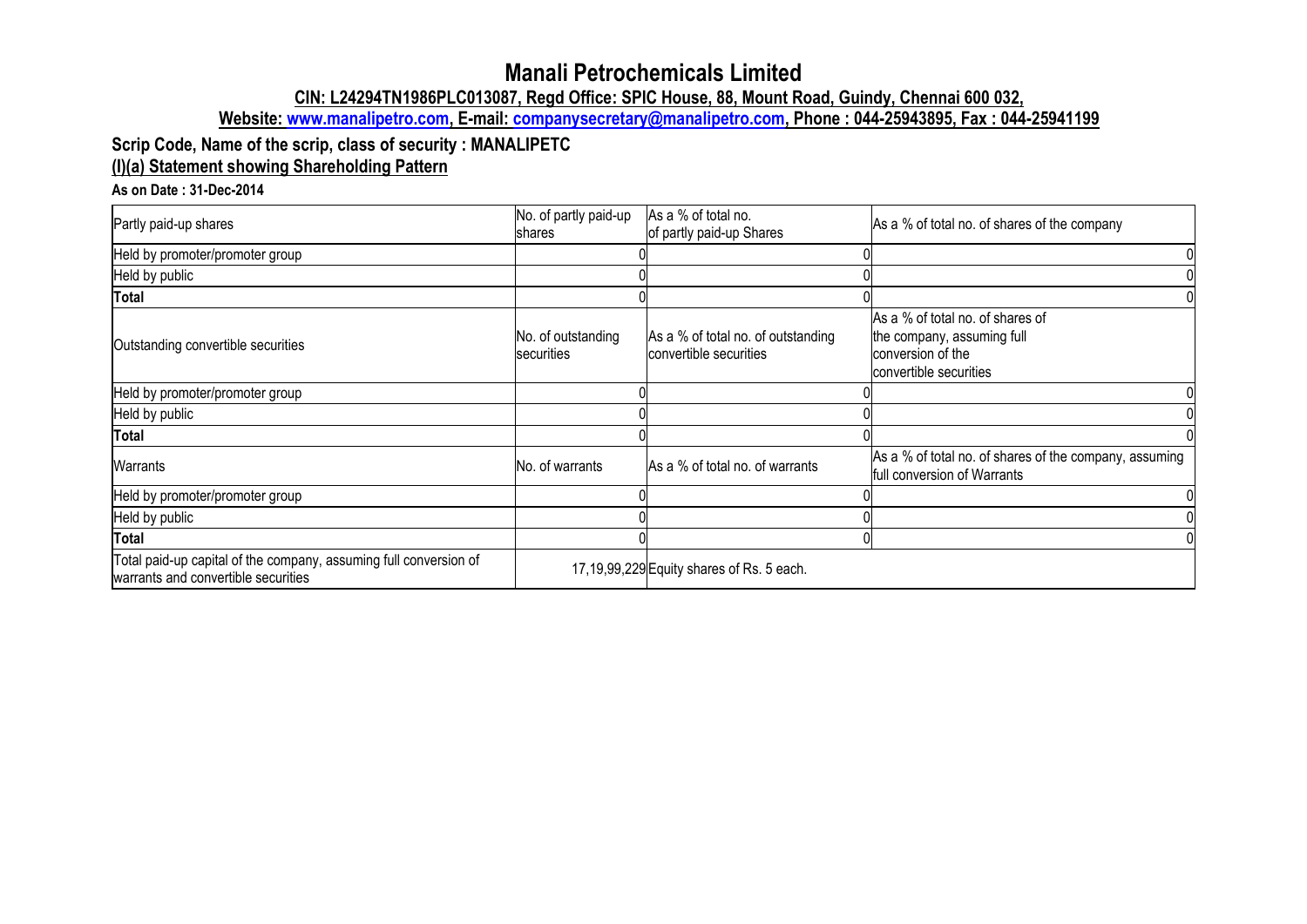**(I)(a) Statement showing Shareholding Pattern**

| Sr.                    | <u>inal oralement showing onarenolality i attenu</u><br>Category of<br>shareholder | Number of<br>shareholders | <b>Total number</b> | Number of shares held in<br>dematerialized form |              | Total shareholding as a percentage of Shares Pledged or otherwise<br>total number of shares |                     | encumbered                                   |
|------------------------|------------------------------------------------------------------------------------|---------------------------|---------------------|-------------------------------------------------|--------------|---------------------------------------------------------------------------------------------|---------------------|----------------------------------------------|
| no.                    |                                                                                    |                           | of shares<br>(IV)   |                                                 | of $(A+B)^1$ | As a percentage   As a percentage of  <br>$(A+B+C)$                                         | Number of<br>shares | As a<br>percentage<br>$I(X) = (VIII) I (IV)$ |
| $($ l $)$              | (II)                                                                               | (III)                     |                     | (V)                                             | (VI)         | (VII)                                                                                       | (VIII)              | $*100$                                       |
| (A)                    | <b>Promoter and Promoter Group</b>                                                 |                           |                     |                                                 |              |                                                                                             |                     |                                              |
| (1)                    | Indian                                                                             |                           |                     |                                                 |              |                                                                                             |                     |                                              |
| (a)                    | Individuals/Hindu Undivided Family                                                 | $\mathbf 0$               | 0                   | 0                                               | 0.00         | 0.00                                                                                        | $\Omega$            |                                              |
| (b)                    | Central Government/State Government(s)                                             |                           |                     |                                                 | 0.00         | 0.00                                                                                        |                     |                                              |
| (c)                    | <b>Bodies Corporate</b>                                                            |                           | 65856053            | 65856053                                        | 38.29        | 38.29                                                                                       |                     | $\Omega$                                     |
| (d)                    | Financial Institutions/Banks                                                       |                           | 11212500            | 11212500                                        | 6.52         | 6.52                                                                                        |                     | $\Omega$                                     |
| (e)                    | Any Other (Total)                                                                  |                           | 13648               | 13648                                           | 0.01         | 0.01                                                                                        |                     | 0.00                                         |
| (e1)                   | Directors and their Relatives                                                      |                           | 13648               | 13648                                           | 0.01         | 0.01                                                                                        | $\Omega$            | $\Omega$                                     |
|                        | Sub-Total (A)(1)                                                                   |                           | 77082201            | 77082201                                        | 44.82        | 44.82                                                                                       | $\Omega$            | 0.00                                         |
| (2)                    | Foreign                                                                            |                           |                     |                                                 |              |                                                                                             |                     |                                              |
| (a)                    | Individuals (Non-Resident Individuals/Foreign Individuals)                         | 0                         | 0                   | $\Omega$                                        | 0.00         | 0.00                                                                                        | $\Omega$            | 0                                            |
| (b)                    | <b>Bodies Corporate</b>                                                            | $\Omega$                  | $\Omega$            | $\Omega$                                        | 0.00         | 0.00                                                                                        | $\Omega$            | $\mathbf 0$                                  |
| $\overline{c}$         | Institutions                                                                       | $\Omega$                  | U                   |                                                 | 0.00         | 0.00                                                                                        | $\Omega$            | $\Omega$                                     |
| (d)                    | Qualified Foreign Investor                                                         |                           |                     |                                                 | 0.00         | 0.00                                                                                        |                     | $\Omega$                                     |
| (e)                    | Any Other (Total)                                                                  |                           |                     |                                                 | 0.00         | 0.00                                                                                        | $\Omega$            | 0.00                                         |
|                        | Sub-Total (A)(2)                                                                   |                           |                     |                                                 | 0.00         | 0.00                                                                                        |                     | 0.00                                         |
|                        | <b>Total Shareholding of Promoter and Promoter Group</b><br>$(A)=(A)(1)+(A)(2)$    |                           | 77082201            | 77082201                                        | 44.82        | 44.82                                                                                       | n                   | 0.00                                         |
| (B)                    | Public shareholding                                                                |                           |                     |                                                 |              |                                                                                             |                     |                                              |
| (1)                    | <b>Institutions</b>                                                                |                           |                     |                                                 |              |                                                                                             |                     |                                              |
| (a)                    | Mutual Funds/UTI                                                                   | 13                        | 185100              | 17850                                           | 0.11         | 0.11                                                                                        | N.A.                | N.A.                                         |
| (b)                    | Financial Institutions/Banks                                                       | 16                        | 174961              | 153661                                          | 0.10         | 0.10                                                                                        | N.A.                | N.A.                                         |
| $\left( \circ \right)$ | Central Government/State Government(s)                                             |                           |                     |                                                 | 0.00         | 0.00                                                                                        | N.A.                | N.A.                                         |
| (d)                    | Venture Capital Funds                                                              |                           |                     |                                                 | 0.00         | 0.00                                                                                        | N.A.                | N.A.                                         |
| (e)                    | <b>Insurance Companies</b>                                                         |                           |                     |                                                 | 0.00         | 0.00                                                                                        | N.A.                | N.A.                                         |
| (f)                    | Foreign Institutional Investors                                                    |                           | 2300000             | 2300000                                         | 1.34         | 1.34                                                                                        | N.A.                | N.A.                                         |
| (g)                    | Foreign Venture Capital Investors                                                  |                           |                     |                                                 | 0.00         | 0.00                                                                                        | N.A.                | N.A.                                         |
| (h)                    | Qualified Foreign Investor                                                         |                           |                     |                                                 | 0.00         | 0.00                                                                                        | N.A.                | N.A.                                         |
| (i)                    | Any Other (Total)                                                                  |                           |                     |                                                 | 0.00         | 0.00                                                                                        | N.A.                | N.A.                                         |
|                        | Sub-Total (B)(1)                                                                   | 31                        | 2660061             | 247151                                          | 1.55         | 1.55                                                                                        | N.A.                | N.A.                                         |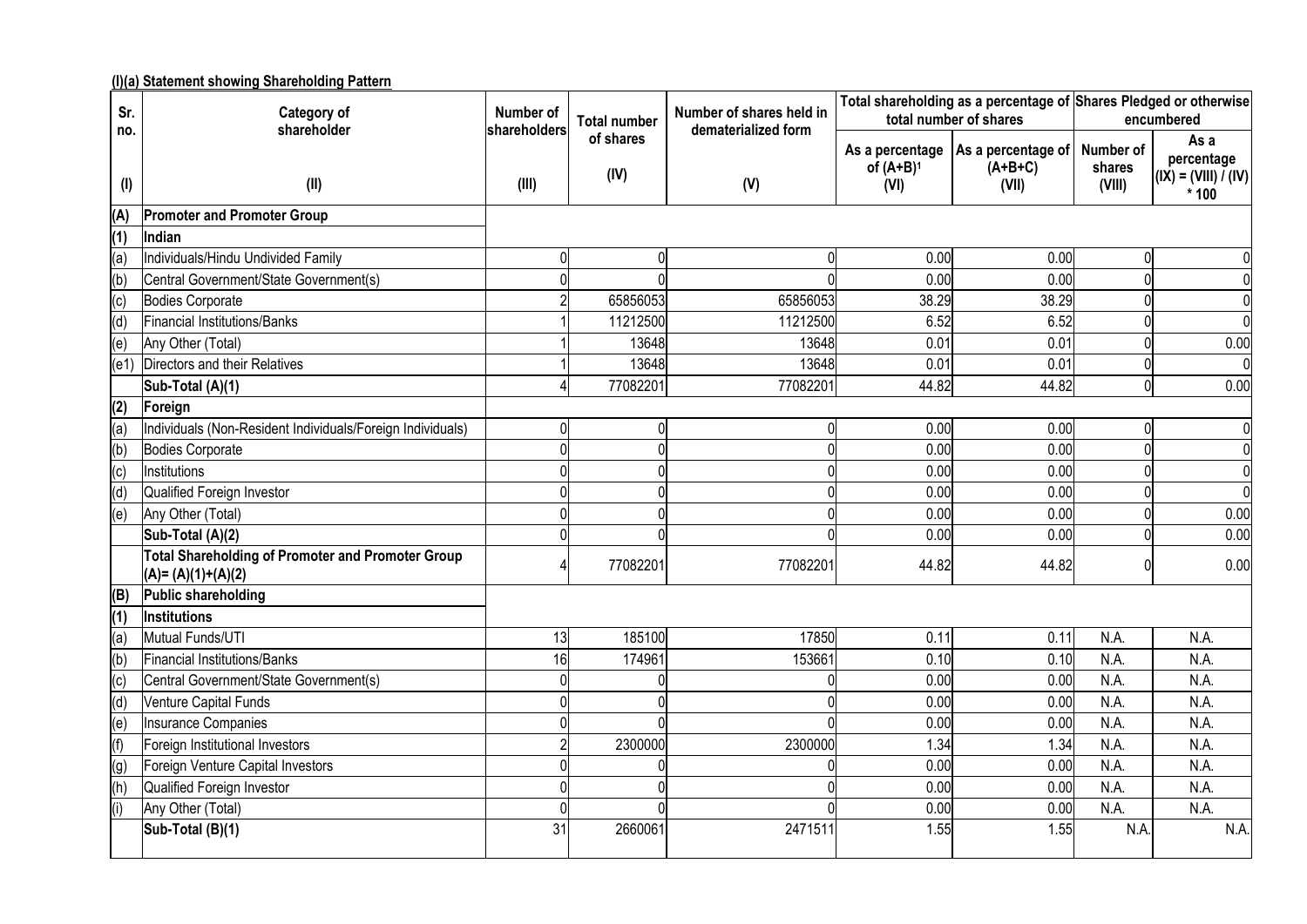| Sr.            | Category of<br>shareholder                                                                         | Number of<br><b>Total number</b><br>shareholders<br>of shares<br>(IV)<br>(III) |           | Number of shares held in<br>dematerialized form |                                         | total number of shares                   | Total shareholding as a percentage of Shares Pledged or otherwise<br>encumbered |                                                        |  |
|----------------|----------------------------------------------------------------------------------------------------|--------------------------------------------------------------------------------|-----------|-------------------------------------------------|-----------------------------------------|------------------------------------------|---------------------------------------------------------------------------------|--------------------------------------------------------|--|
| no.<br>(I)     | (II)                                                                                               |                                                                                |           | (V)                                             | As a percentage<br>of $(A+B)^1$<br>(VI) | As a percentage of<br>$(A+B+C)$<br>(VII) | Number of<br>shares<br>(VIII)                                                   | As a<br>percentage<br>$(IX) = (VIII) / (IV)$<br>$*100$ |  |
| (2)            | <b>Non-institutions</b>                                                                            |                                                                                |           |                                                 |                                         |                                          |                                                                                 |                                                        |  |
| (a)            | <b>Bodies Corporate</b>                                                                            | 1087                                                                           | 10433273  | 10200473                                        | 6.07                                    | 6.07                                     | N.A.                                                                            | N.A.                                                   |  |
| (b)            | Individuals - i. Individual<br>Shareholders Holding Nominal Share Capital Up To >Rs. 1<br>Lakh.    | 125213                                                                         | 57575325  | 44108818                                        | 33.47                                   | 33.47                                    | N.A.                                                                            | N.A.                                                   |  |
|                | Individuals - ii. Individual Shareholders Holding Nominal<br>Share Capital In Excess Of Rs. 1 Lakh | 267                                                                            | 16456371  | 16381461                                        | 9.57                                    | 9.57                                     | N.A.                                                                            | N.A.                                                   |  |
| (c)            | Qualified Foreign Investor                                                                         |                                                                                |           |                                                 | 0.00                                    | 0.00                                     | N.A.                                                                            | N.A.                                                   |  |
| (d)            | Any Other (Total)                                                                                  | 5721                                                                           | 7791998   | 6665247                                         | 4.53                                    | 4.53                                     | N.A.                                                                            | N.A.                                                   |  |
| (d1)           | <b>Clearing Members</b>                                                                            | 167                                                                            | 586275    | 586275                                          | 0.34                                    | 0.34                                     | N.A.                                                                            | N.A.                                                   |  |
| (d2)           | Foreign Nationals                                                                                  |                                                                                | 200       | 200                                             | 0.00                                    | 0.00                                     | N.A.                                                                            | N.A.                                                   |  |
| (d3)           | Hindu Undivided Families                                                                           | 1372                                                                           | 3201023   | 3200847                                         | 1.86                                    | 1.86                                     | N.A.                                                                            | N.A.                                                   |  |
| (d4)           | Non Resident Indians                                                                               | 4176                                                                           | 3917500   | 2790925                                         | 2.28                                    | 2.28                                     | N.A.                                                                            | N.A.                                                   |  |
| (d5)           | Overseas Corporate Bodies                                                                          |                                                                                | 85050     | 85050                                           | 0.05                                    | 0.05                                     | N.A.                                                                            | N.A.                                                   |  |
| (d6)           | Trusts                                                                                             |                                                                                | 1950      | 1950                                            | 0.00                                    | 0.00                                     | N.A.                                                                            | N.A.                                                   |  |
|                | Sub-Total (B)(2)                                                                                   | 132288                                                                         | 92256967  | 77355999                                        | 53.64                                   | 53.64                                    | N.A.                                                                            | N.A.                                                   |  |
|                | Total Public Shareholding (B)= (B)(1)+(B)(2)                                                       | 132319                                                                         | 94917028  | 79827510                                        | 55.18                                   | 55.18                                    | N.A.                                                                            | N.A.                                                   |  |
|                | TOTAL (A)+(B)                                                                                      | 132323                                                                         | 171999229 | 156909711                                       | 100.00                                  | 100.00                                   |                                                                                 | 0.00                                                   |  |
| (C)            | Shares held by Custodians and against which Depository<br>Receipts have been issued                |                                                                                |           |                                                 | N.A.                                    | 0.00                                     | N.A.                                                                            | N.A.                                                   |  |
| C <sub>1</sub> | Promoter and Promoter Group                                                                        |                                                                                |           |                                                 | N.A.                                    | 0.00                                     | N.A.                                                                            | N.A.                                                   |  |
| C <sub>2</sub> | Public                                                                                             |                                                                                |           |                                                 | N.A.                                    | 0.00                                     | N.A.                                                                            | N.A.                                                   |  |
|                | GRAND TOTAL (A)+(B)+(C)                                                                            | 132323                                                                         | 171999229 | 156909711                                       | N.A.                                    | 100.00                                   |                                                                                 | 0.00                                                   |  |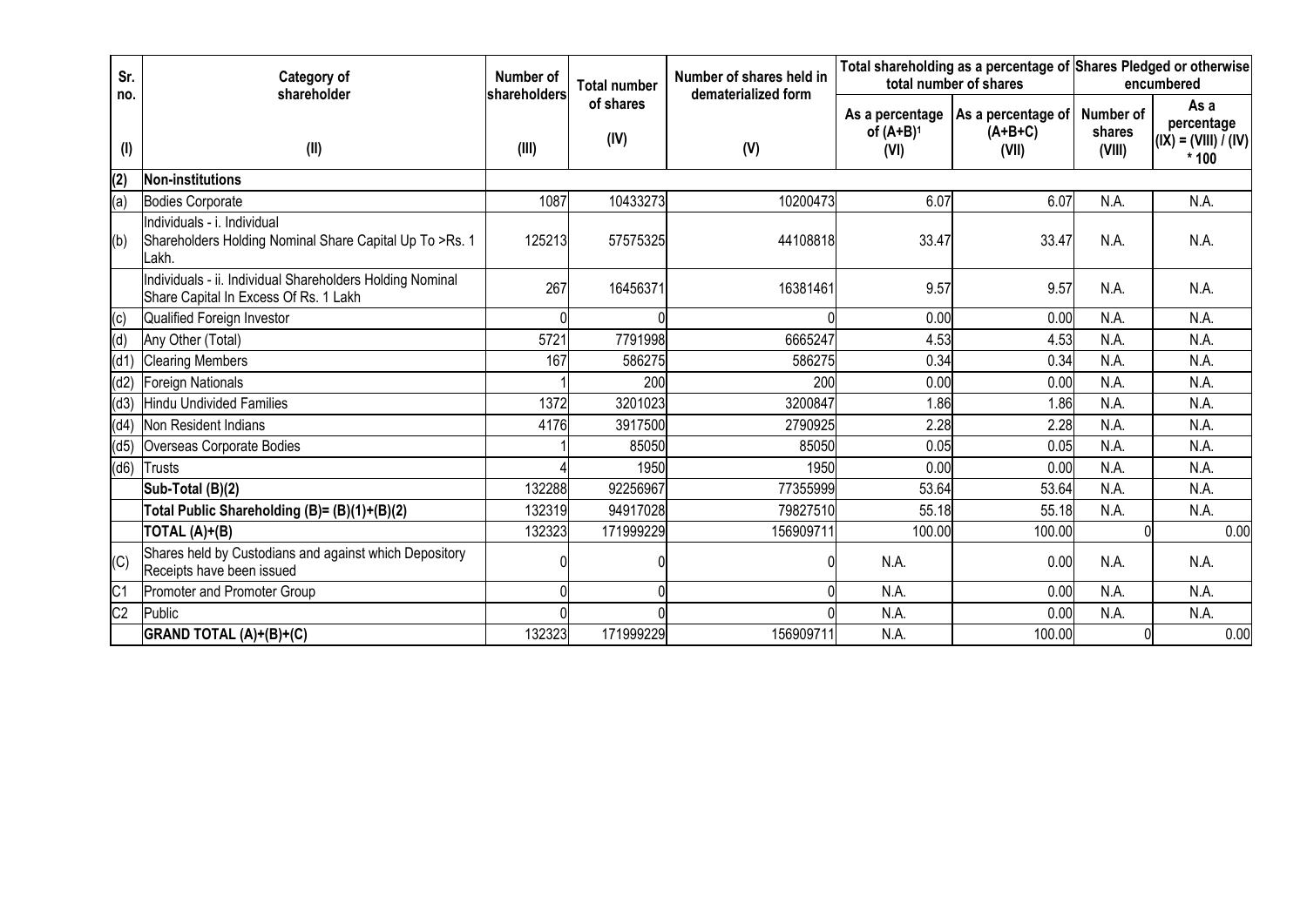|                   |                                                            |                                    |                       | <b>Total Shares held</b>        |              | Shares pledged or otherwise<br>encumbered                                                                                       |                                                                               |                                       | <b>Details of warrants</b>                                           |                                                     | Details of convertible securities                                                    | <b>Total shares (including</b>                                                                                                           |
|-------------------|------------------------------------------------------------|------------------------------------|-----------------------|---------------------------------|--------------|---------------------------------------------------------------------------------------------------------------------------------|-------------------------------------------------------------------------------|---------------------------------------|----------------------------------------------------------------------|-----------------------------------------------------|--------------------------------------------------------------------------------------|------------------------------------------------------------------------------------------------------------------------------------------|
| Sr.<br>No.<br>(1) | Name of the<br>shareholder<br>(II)                         | PAN of the<br>Shareholder<br>(III) | <b>Number</b><br>(IV) | as a % of<br>$(B) + (C)$<br>(V) | (VI)         | as a<br>$\begin{bmatrix} 5.4116 \\ total (A) +  Number  percentage \end{bmatrix} (A) + (B) +$<br>$(VII) = (VI) /  $<br>(IV)*100 | as a % of<br>grand<br>total<br>$(C)$ of<br>sub-<br>clause<br>(I)(a)<br>(VIII) | Number of<br>warrants<br>held<br>(XI) | As a % total<br>number of<br>warrants of<br>the same<br>class<br>(X) | Number of<br>convertible<br>securities held<br>(XI) | As a % total<br>number of<br>convertible<br>securities of the<br>same class<br>(XII) | underlying shares assuming<br>full conversion of warrants<br>and convertible securities)<br>as a % of diluted share<br>capital<br>(XIII) |
|                   | Tamilnadu<br>Industrial<br>Development<br>Corporation Ltd  | AAACT3409P  11212500               |                       | 6.52                            | $\mathbf{0}$ | 0.00                                                                                                                            | 0.00                                                                          | $\mathbf{0}$                          | 0                                                                    | $\pmb{0}$                                           | $\mathbf 0$                                                                          | 6.52                                                                                                                                     |
| $\overline{2}$    | Southern<br>Petrochemical<br>Industries<br>Corporation Ltd | AAACS4668K                         | 10000                 | 0.01                            | $\mathbf{0}$ | 0.00                                                                                                                            | 0.00                                                                          | $\mathbf 0$                           | $\Omega$                                                             | 0                                                   | $\mathbf 0$                                                                          | 0.01                                                                                                                                     |
|                   | SIDD Life<br>3 Sciences Private<br>Limited                 | AAECS9251J                         | 65846053              | 38.28                           | $\mathbf{0}$ | 0.00                                                                                                                            | 0.00                                                                          | $\mathbf{0}$                          | 0                                                                    | $\pmb{0}$                                           | $\mathbf{0}$                                                                         | 38.28                                                                                                                                    |
|                   | 4 Muthiah AC                                               | AESPM7976H                         | 13648                 | 0.01                            | 0            | 0.00                                                                                                                            | 0.00                                                                          | 0                                     | 0                                                                    | $\pmb{0}$                                           | 0                                                                                    | 0.01                                                                                                                                     |
|                   | <b>TOTAL</b>                                               |                                    | 77082201              | 44.82                           | 0            | 0.00                                                                                                                            | 0.00                                                                          | 0                                     | 0.00                                                                 | $\mathbf 0$                                         | 0.00                                                                                 | 44.82                                                                                                                                    |

**(I)(b) Statement showing Shareholding of persons belonging to the category "Promoter and Promoter Group"**

## **I)(c) Statement showing Shareholding of persons belonging to the category "Public" and holding more than 1% of the total number of shares**

|            |                                            |                                  |                            | Shares as a                                                                                                                             |                               | <b>Details of warrants</b>                                 |                                             | Details of convertible securities                 |                                                                                                                                                                      |  |
|------------|--------------------------------------------|----------------------------------|----------------------------|-----------------------------------------------------------------------------------------------------------------------------------------|-------------------------------|------------------------------------------------------------|---------------------------------------------|---------------------------------------------------|----------------------------------------------------------------------------------------------------------------------------------------------------------------------|--|
| Sr.<br>No. | Name of the<br>shareholder                 | <b>PAN</b> of the<br>Shareholder | Number of<br><b>shares</b> | percentage of total<br>number of shares<br>Ki.e., Grand<br>Total $(A)+(B)+(C)$<br>indicated in<br>Statement at para<br>(I)(a)<br>above} | Number of<br>warrants<br>held | As a % total<br>number of<br>warrants of the<br>same class | Number of<br>convertible<br>securities held | of convertible<br>securities of the<br>same class | <b>Total shares (including</b><br>% w.r.t total number underlying shares assuming<br>full conversion of warrants<br>and convertible securities)<br>as a % of diluted |  |
|            | Passage to India<br>Master Fund<br>Limited |                                  | 2260000                    | .31                                                                                                                                     |                               | 0                                                          |                                             | 0                                                 | 1.31                                                                                                                                                                 |  |
|            | <b>TOTAL</b>                               |                                  | 2260000                    | .31                                                                                                                                     |                               | 0.00                                                       |                                             | 0.00                                              | 1.31                                                                                                                                                                 |  |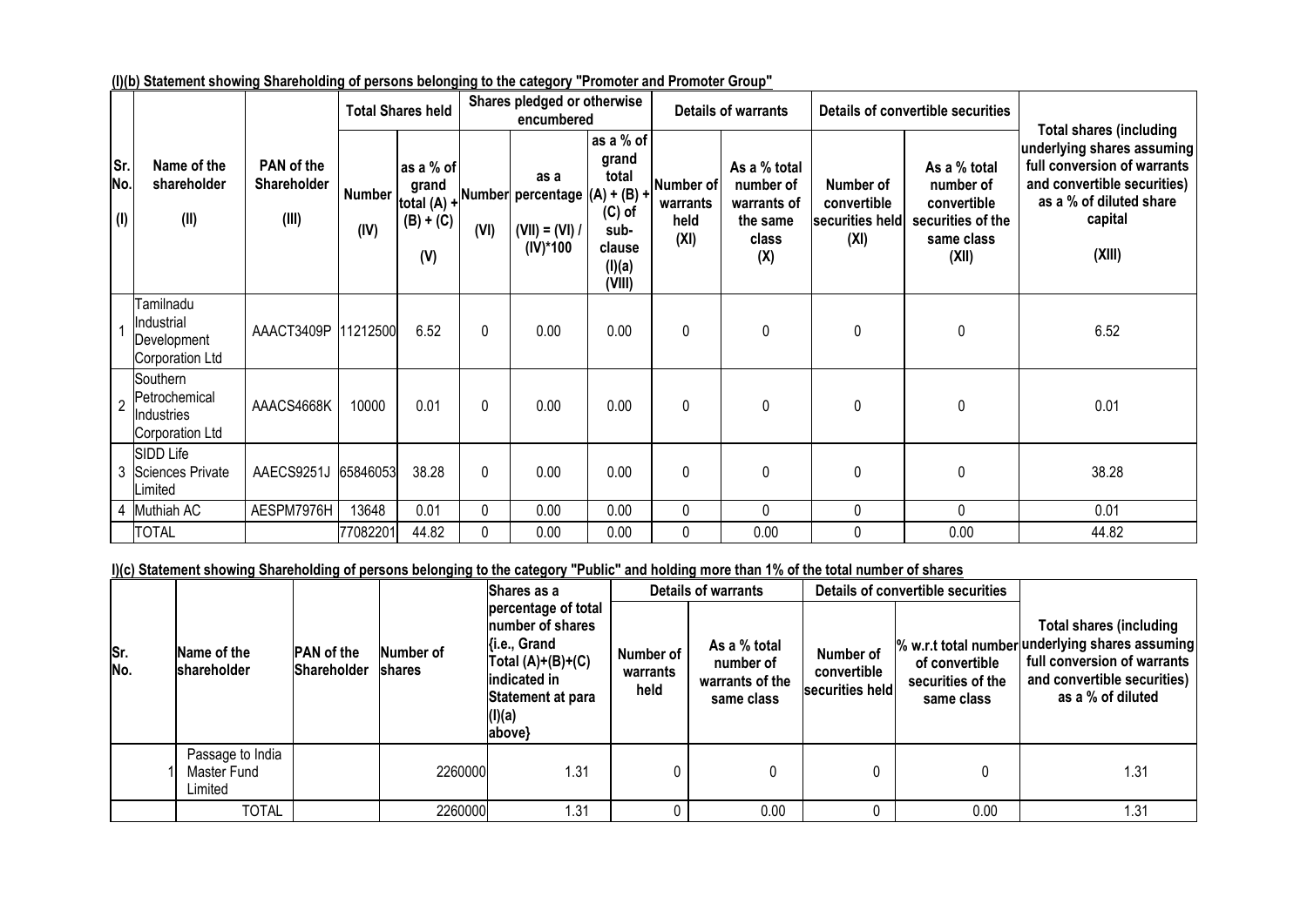#### **I)(c) Statement showing Shareholding of persons belonging to the category "Public" and holding more than 5% of the total number of shares**

|                  |                                                                                                                                                                                                                                                                                                   |                                                                                                                                          |        |                                                                                                                                                      | Shares as a |                               |   | <b>Details of warrants</b>                                                                                                                                 |                                                                                               | Details of convertible securities |                                                                                                                                                                             |
|------------------|---------------------------------------------------------------------------------------------------------------------------------------------------------------------------------------------------------------------------------------------------------------------------------------------------|------------------------------------------------------------------------------------------------------------------------------------------|--------|------------------------------------------------------------------------------------------------------------------------------------------------------|-------------|-------------------------------|---|------------------------------------------------------------------------------------------------------------------------------------------------------------|-----------------------------------------------------------------------------------------------|-----------------------------------|-----------------------------------------------------------------------------------------------------------------------------------------------------------------------------|
|                  | Sr. Name of the<br>No. shareholder                                                                                                                                                                                                                                                                | <b>PAN</b> of the<br>Shareholder                                                                                                         | shares | percentage of total<br>number of shares<br>{i.e., Grand<br>Number of<br>Total $(A)+(B)+(C)$<br>indicated in<br>Statement at para<br>(I)(a)<br>above} |             | Number of<br>warrants<br>held |   | As a % total number<br>of warrants of the<br>same class                                                                                                    | % w.r.t total number<br>Number of<br>convertible<br>securities of the same<br>securities held |                                   | <b>Total shares (including</b><br>underlying shares assuming full<br>conversion of warrants and<br>convertible securities) as a % of<br>diluted                             |
|                  | <b>NIL</b>                                                                                                                                                                                                                                                                                        |                                                                                                                                          |        |                                                                                                                                                      | 0.00        |                               | 0 | 0.00                                                                                                                                                       | 0                                                                                             | 0.00                              | 0.00                                                                                                                                                                        |
|                  | <b>TOTAL</b>                                                                                                                                                                                                                                                                                      |                                                                                                                                          |        |                                                                                                                                                      | 0.00        |                               | 0 | 0.00                                                                                                                                                       | 0                                                                                             | 0.00                              | 0.00                                                                                                                                                                        |
|                  | (I)(d) Statement showing details of locked-in shares                                                                                                                                                                                                                                              |                                                                                                                                          |        |                                                                                                                                                      |             |                               |   |                                                                                                                                                            |                                                                                               |                                   |                                                                                                                                                                             |
| <b>Sr</b><br>No. |                                                                                                                                                                                                                                                                                                   | Name of the shareholder PAN of the Shareholder Number of locked-in shares {{i.e., Grand Total (A)+(B)+(C) indicated in Statement at para |        |                                                                                                                                                      |             |                               |   | Locked-in shares as a percentage of total number of shares<br>$(I)(a)$ above}                                                                              |                                                                                               |                                   |                                                                                                                                                                             |
|                  | <b>NIL</b>                                                                                                                                                                                                                                                                                        |                                                                                                                                          |        |                                                                                                                                                      |             | 0                             |   |                                                                                                                                                            | 0.00                                                                                          |                                   |                                                                                                                                                                             |
|                  | <b>TOTAL</b>                                                                                                                                                                                                                                                                                      |                                                                                                                                          |        |                                                                                                                                                      |             | 0                             |   |                                                                                                                                                            | 0.00                                                                                          |                                   |                                                                                                                                                                             |
|                  | (II)(a) Statement showing details of Depository Receipts (DRs)                                                                                                                                                                                                                                    |                                                                                                                                          |        | Number of                                                                                                                                            |             |                               |   |                                                                                                                                                            |                                                                                               |                                   |                                                                                                                                                                             |
| Sr.<br>No.       | Type of outstanding Number of<br>DR (ADRs, GDRs,<br>SDRs, etc.)                                                                                                                                                                                                                                   | outstanding DRs                                                                                                                          |        | shares underlying<br>outstanding DRs                                                                                                                 |             |                               |   | Shares underlying outstanding DRs as a percentage of total number of shares<br>{i.e., Grand Total (A)+(B)+(C) indicated in Statement at para (I)(a) above} |                                                                                               |                                   |                                                                                                                                                                             |
|                  | <b>TOTAL</b>                                                                                                                                                                                                                                                                                      |                                                                                                                                          |        |                                                                                                                                                      |             |                               |   | 0.00                                                                                                                                                       |                                                                                               |                                   |                                                                                                                                                                             |
|                  |                                                                                                                                                                                                                                                                                                   |                                                                                                                                          |        |                                                                                                                                                      |             |                               |   |                                                                                                                                                            |                                                                                               |                                   | (II)(b) Statement showing holding of Depository Receipts (DRs), where underlying shares held by 'promoter/promoter group' are in excess of 1% of the total number of shares |
| Sr<br>No.        | Type of<br>Number of shares Shares underlying outstanding DRs as a percentage of total<br>outstanding DR<br>Name of the DR Holder<br>underlying<br>number of shares {i.e., Grand Total (A)+(B)+(C) indicated in<br>(ADRs, GDRs,<br>outstanding DRs Statement at para (I)(a) above}<br>SDRs, etc.) |                                                                                                                                          |        |                                                                                                                                                      |             |                               |   |                                                                                                                                                            |                                                                                               |                                   |                                                                                                                                                                             |
|                  | <b>TOTAL</b><br>0<br>0.00                                                                                                                                                                                                                                                                         |                                                                                                                                          |        |                                                                                                                                                      |             |                               |   |                                                                                                                                                            |                                                                                               |                                   |                                                                                                                                                                             |

## **(III) (a) Statement showing the voting pattern of shareholders, if more than one class of shares/securities is issued by the issuer.**

| Sr.<br>no. | Category of<br>shareholder             |                         | Number of Voting Rights held in each<br>class of securities |                | <b>Total Voting Rights</b><br>$(III+IV+V)$ |                                        | <b>Total Voting Rights i.e. (VI)</b>      |
|------------|----------------------------------------|-------------------------|-------------------------------------------------------------|----------------|--------------------------------------------|----------------------------------------|-------------------------------------------|
| $($ l $)$  | (II)                                   | <b>Class X</b><br>(III) | <b>Class Y</b><br>(IV)                                      | Class Z<br>(V) | (VI)                                       | As a percentage of<br>$(A+B)$<br>(VII) | As a percentage of<br>$(A+B+C)$<br>(VIII) |
| (A)        | <b>Promoter and Promoter Group</b>     |                         |                                                             |                |                                            |                                        |                                           |
| (1)        | Indian                                 |                         |                                                             |                |                                            |                                        |                                           |
| (a)        | Individuals/Hindu Undivided Family     |                         |                                                             |                |                                            | 0.00                                   | 0.00                                      |
| (b)        | Central Government/State Government(s) |                         |                                                             |                |                                            | 0.00                                   | 0.00                                      |
| (c)        | Bodies Corporate                       |                         |                                                             |                |                                            | 0.00                                   | 0.00                                      |
| (d)        | Financial Institutions/Banks           |                         |                                                             |                |                                            | 0.00                                   | 0.00                                      |